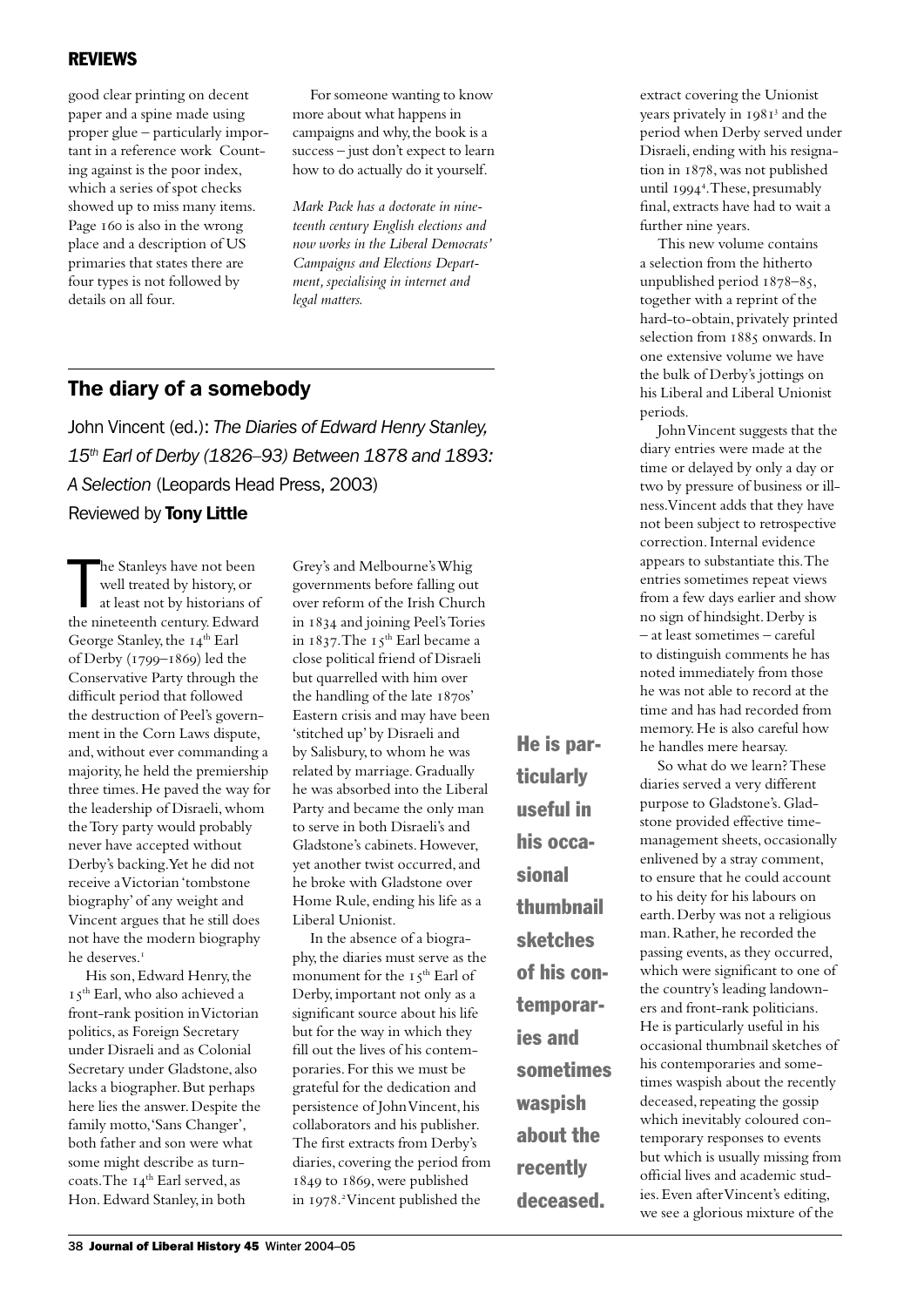

important and inconsequential. We gain a strong impression of the man behind the writing. This is particularly the case in the early sections of this volume, which cover the aftermath of his resignation from the Conservative government and his discreet passage towards the Liberal benches, when he has no official business to monopolise his time.

Derby was keenly concerned with the management of his estates and the heritage he would pass on. By Victorian standards, his income was extraordinary. When he inherited the title he also inherited a large (70,000 acre) estate, but one which was substantially in debt. By careful management he was able to turn this round so that by the time of these diaries he was debating where to invest cash surpluses and buying further land to round out his holdings. Devoted to his wife, he organised his life to minimise the inconveniences that arose from her deteriorating eyesight and tendency to depression. His own health was also fragile; Vincent suggests that kidney problems prevented him from aiming at the premiership and

from fermenting a coup against Disraeli when they battled over the Eastern question.

Derby's lifestyle appears to be comfortable rather than extravagant, which left him those substantial spare resources and prey to any number of begging letters. Apparently reluctant to give to church-based charities, Derby was a consistent supporter of the Peabody Trust, supplying housing to the poorer classes, and played a significant part in the civic life of Lancashire – Knowsley, the family home, is just outside Liverpool. But in addition he responded generously to what appears to be a random selection of the letters that reached him from all over the country. Vincent includes a selection of entries relating to these letters and Derby's reaction almost as a form of light relief to the more general focus on politics. To quote two (not quite) random examples: 'A lady writes to say that she is out of health, that carriage exercise would be good for her, but is too expensive: will I send her  $\zeta$ , 50 to enable her to hire carriages for the summer?'  $(25 \text{ June } 1878)$ . 'Sent  $\angle$  s to a literary beggar, which I half regret, believing the fellow to be a rascal: but it is done'. (12 July 1881).

The early part of the volume gives an insight into the political methods of Lords Salisbury and Beaconsfield, which Vincent blames for the blackening of Derby's character – the Countess's character is also blackened but possibly with some cause. It also throws unexpected light on the (un)reliability of Hansard as a record of parliamentary speeches by recording the careful editing of some of Salisbury's more intemperate remarks.

While Derby did not immediately join the Liberals after his resignation from Beaconsfield's government, he quickly broke his links with the Tory party and felt that as a leading landowner he could not remain neutral in the 1880 election. His disgust with his former allies was tempered by an unwillingness to work under

Gladstone whom he felt likely to be dictatorial. Over the next two years he was wooed by a Liberal double act. Granville, the Liberal leader in the Lords, regularly consulted with his lordship and sought his advice, while Gladstone took tea with the Countess of Derby. At the end of 1882 and after a characteristic Gladstonian shuffling of the proposed reshuffle he accepted the Colonial Office. From here onwards we are given an insider's view of the 1880-85 Liberal government, with all its quarrels and indecisions as well as its achievements. This is history with the hindsight removed, with the uncertainties and lack of prescience restored, with the cabals and gossip made clearer, as men come together to make decisions without possessing adequate information. This is most obvious in relation to the government's problems over the relief force which failed to rescue Gordon from Khartoum and in the arguments between the party factions which precipitated the government's fall in 1885.

Derby did not spend long soul-searching about Britain's imperial destiny or leading the Colonial Office towards some great scheme to paint the globe red, but administered what was there and dealt with the issues arising. For anyone who does not specialise in colonial affairs, what is striking is the immensity of the low-level man-management that Derby was expected to undertake. But with the more limited communications of Victorian times, the man on the spot had considerable scope to use his initiative and it was important to a Colonial Secretary to know to whom his fate was entrusted.

Ireland, its obstructive MPs and intransigent problems, naturally predominate. No one who reads Derby's comments on the Irish Land Bill of  $1881$  and the comments he makes on Irish tenant farmers or their representatives throughout the diaries will be at all surprised that he sided with the Liberal Unionists in the great schism of 1886. The